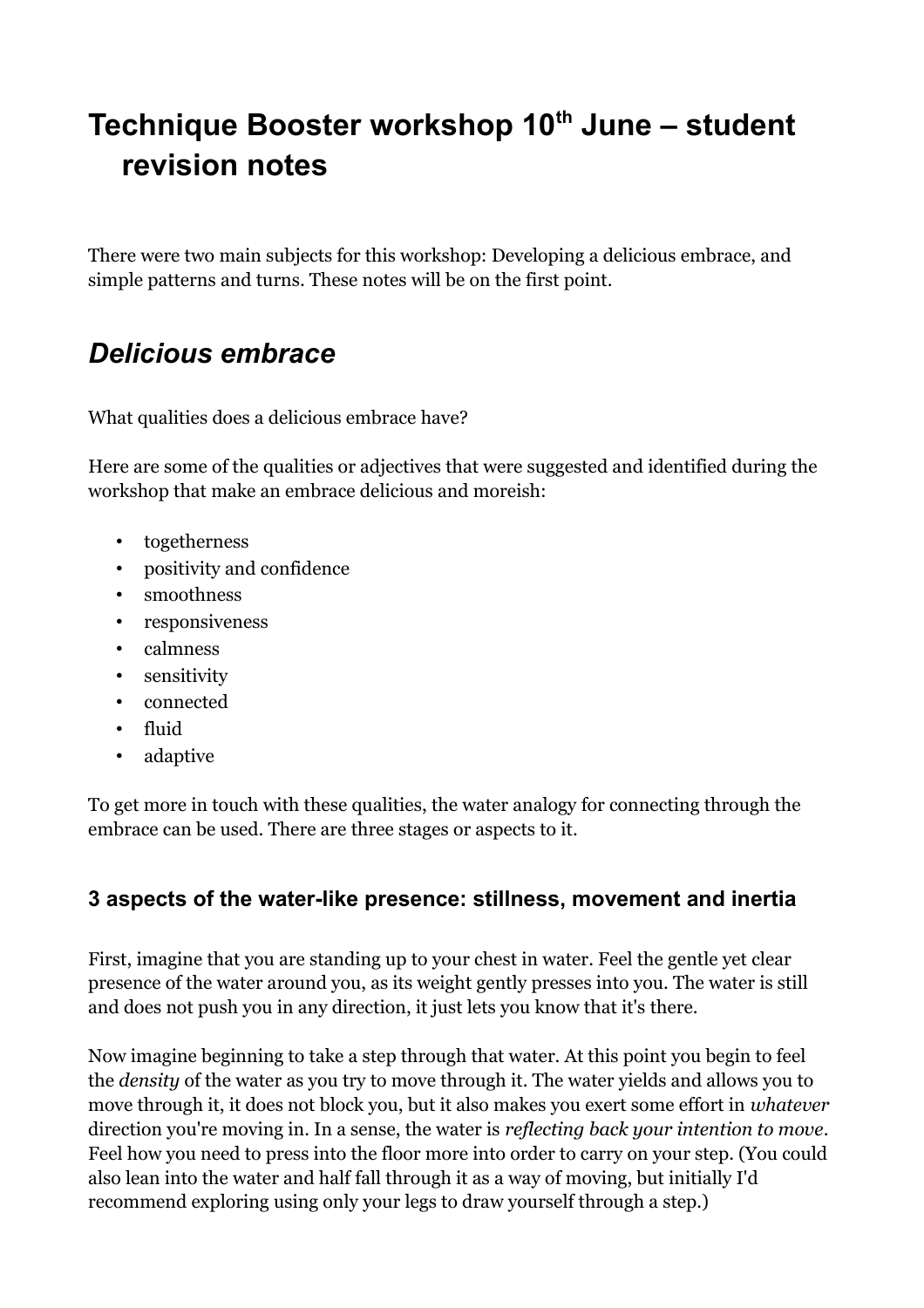Imagine how if you move slowly you only feel a little resistance from the water. But if you move quickly you feel more resistance, since you're having to move more water out of the way in a given time, which requires more energy. Whatever direction you move in the water offers a proportional resistance to your movement. In this way the connection the water has with you is predictable and a complete *reflection* of your own movement. This allows your movement to become very smooth, calm and fluid while connected with the water.

Now the third stage of the analogy, inertia. What happens when you put your hand in water and push through it? The water offers some resistance, but then it carries on going in the direction you pushed it, with its own momentum, creating waves or ripples. It's the same when you're walking in water. The momentum you create is transferred to the water, and if you stopped quickly then you would feel the water momentarily pushing onward in the direction you were going before you stopped.

That's the concept in abstract form. Relating it to tango, the leader is the person moving through the water, and the follower is the water.

To experience this in the form of a game, the leader can close their eyes and hold out their arms as if holding a very large beach ball out in front of them. The follower then holds the leader's arms as the leader takes simple steps forward, back or to the side, and sometimes comes to the stop. The follower tries to *create the illusion for the leader that they are really walking through water*. This is done by pushing down into the floor, allowing the knees to bend through each step and providing that sense of density and weight for the leader that water has, while at the same time yielding to the leaders movements, as water does. Pay attention to give the same quality of contact in *every* direction of movement.

At its heart, it's a very simple concept; imagine you are water surrounding the leader. When following, if you're wondering whether you're doing it 'right', just ask yourself, if I was moving like the leader is through water, how would I be feeling the water against my body, how would I be feeling the density and weight of it? Then just try to simulate that feeling for the leader through the points of contact you have in the embrace.

The leader's role within this analogy (as within the rest of tango), to help make it work as beautifully as it can do, is to be clear and confident in their movements. Having a waterlike presence from the follower will help, but still the leader must know what they want to do, and give themselves permission to explore and play with the dynamics in the connection than can arise from this way of moving. Start with slow, smooth, gentle movements and give yourself plenty of time to get into the feeling of it.

When playing this game see if you can really distinguish the 3 aspects of the water-like presence: stillness, movement and inertia.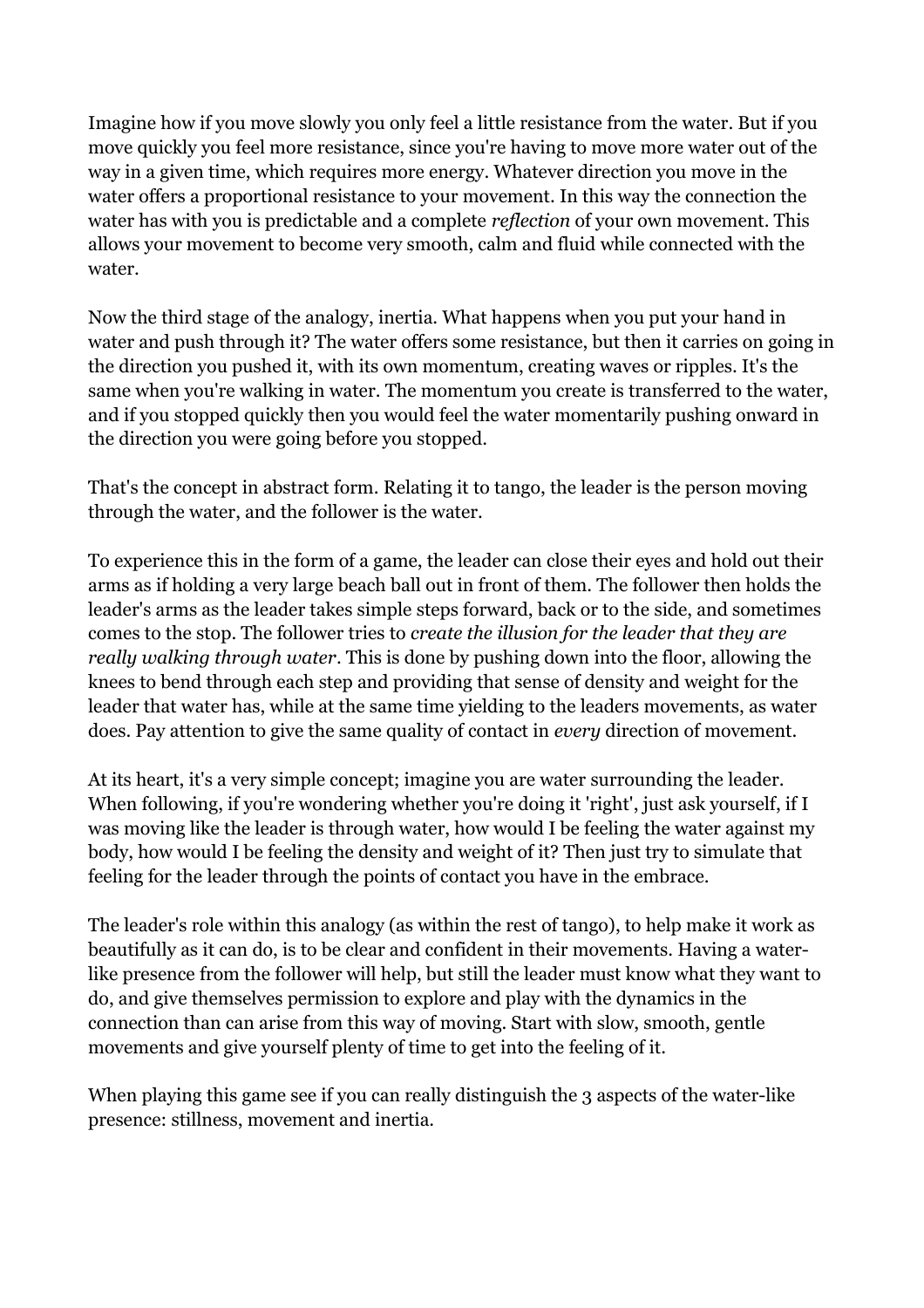# **Why is 'water-like presence' a useful concept for tango?**

There is a large overlap between the qualities of contact that water provides with the qualities identified which lead to a delicious embrace. Of course there is the personal aspect, human warmth, 'snuggliness' (technical term), playfulness, even chemistry. But in terms of the mechanics of connection, being like water (and making it easy for the follower to be that way) seems to get you pretty close to a truly delicious embrace, the kind that you can lose yourself in. As such the water concept is at the heart of the Tango Lingua approach to dancing tango.

Actually, the water concept can also make it easier to play and create in the dance, because it provides a stable, predictable structure. There is something very intuitive and constant about the way water responds to things moving through it. This consistency leads to predictable behaviour – if you do A, you get B, if you do C you get D. When the rules are known they can be played with and stretched, and new things created, by leader and follower.

Taking a small back step here, before it's possible to fully experience or give a water-like presence in the embrace, it's *crucial for both leader and follower to develop their balance and posture and their ability to move in a smooth and fluid way on their own*. If either partner is overly tense, wobbly or jerky in their movements then it becomes extremely difficult for either person to give or experience a smooth, fluid, responsive, calm, connected, water-like quality of presence.

The exercises done in the warm-up of the workshop and classes are designed to improve your posture and balance. Practice them regularly at home for further benefit.

#### **Common obstacles**

Besides balance or posture issues, some common obstacles to developing the water-like connection include:

- Roughness or too much tension in leaders movements or embrace
- Follower rushing through step, trying to arrive at the end of the step (or begin a new one) and leaving the leader behind.
- In general, leader moving their centre towards the next step before passing through a balance point (axis) of the previous step for the follower. In simple terms, not finishing the previous step, before beginning the next.
- Follower maintaining a straight leg at the beginning of a step for more than an instant, thus potentially blocking their own movement and the leader's movement.
- Leader being too complex in their movements before a good quality of connection in the embrace has taken root.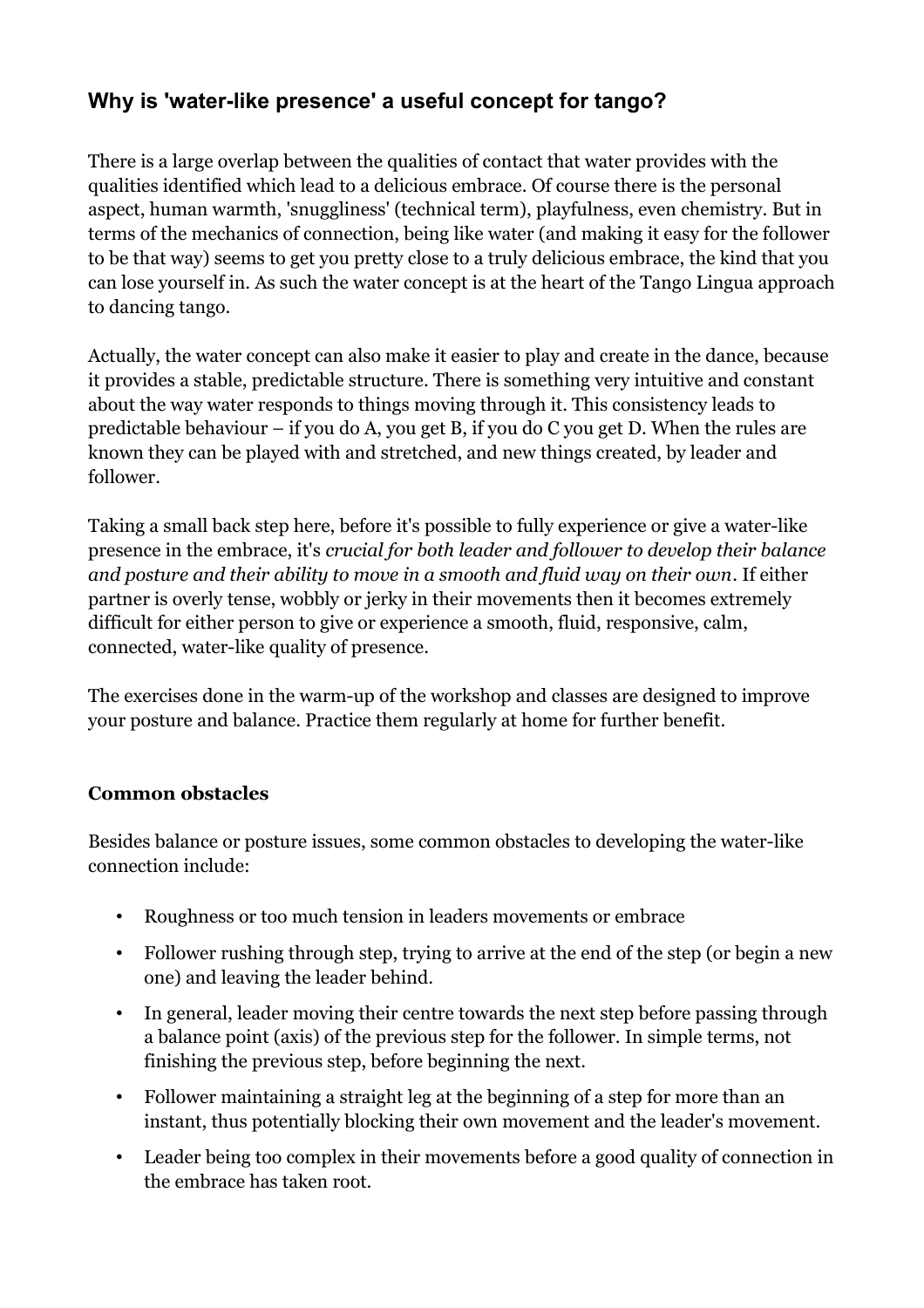• Follower not preparing or extending the 'free leg' early enough for a step, thus leading to them partially or fully falling into a step and so being unable to provide a smooth sense of presence. Or on the flip side, extending the free leg early, but always stretching it out the same distance, regardless of the leaders intention, thus creating a void in the connection.

When practising the water-like presence in your embrace, keep things really simple at first, and see if you can notice when the above obstacles arise. If they do, rather than getting frustrated with yourself or your partner, try to explore how the obstacle can be overcome in a comfortable and relaxed way. This will often involve slowing the movement down and repeating many times.

# **Close embrace**

In the workshop we went on to explore how this water-like quality of connection can work in the close embrace. We focused on exploring how amplifying small chest rotations into bigger hip rotations allowed more comfortable and connected pivoting to take place. In this way you can keep the deliciousness you have in walking with a water-like presence, while doing ochos and giros. The concept of dancing with Velcro vests on was used to help maintain good chest connection through different steps.

The leader can tell how much the followers hips are turning by feeling the torsion through the chest connection (with a little getting used to a particular follower).

Dancing in close embrace with this kind of connection, there is relatively little rotation in the chest (but not rigidity), and when there is, the chests tend to stay together. The lead, and feedback (reflection of intention) from the follower can be very strong, but the force of the lead is *channelled* into hip and leg movements of the follower.

Sometimes, however, the relative orientation of the follower's and leader's chest will change. When this does happen, allow the arm and hand positions to change to the positions that are most comfortable and which allow the connection to be maintained. When dancing in open embrace you may find that changes in hand and arm position are called for more often.

Even when simply walking in a straight line, maintaining a smooth water-like presence in close embrace requires quite precise and responsive movement of the legs, since the chests are together and back is kept straight. Therefore just practising walking in a straight line together and changing directions without pivots is highly recommended.

Two tips to keep things delicious in the close embrace:

• Followers, listen carefully to the precise direction of the lead and avoid the temptation to step slightly away from the leader, or slightly off the line of the lead in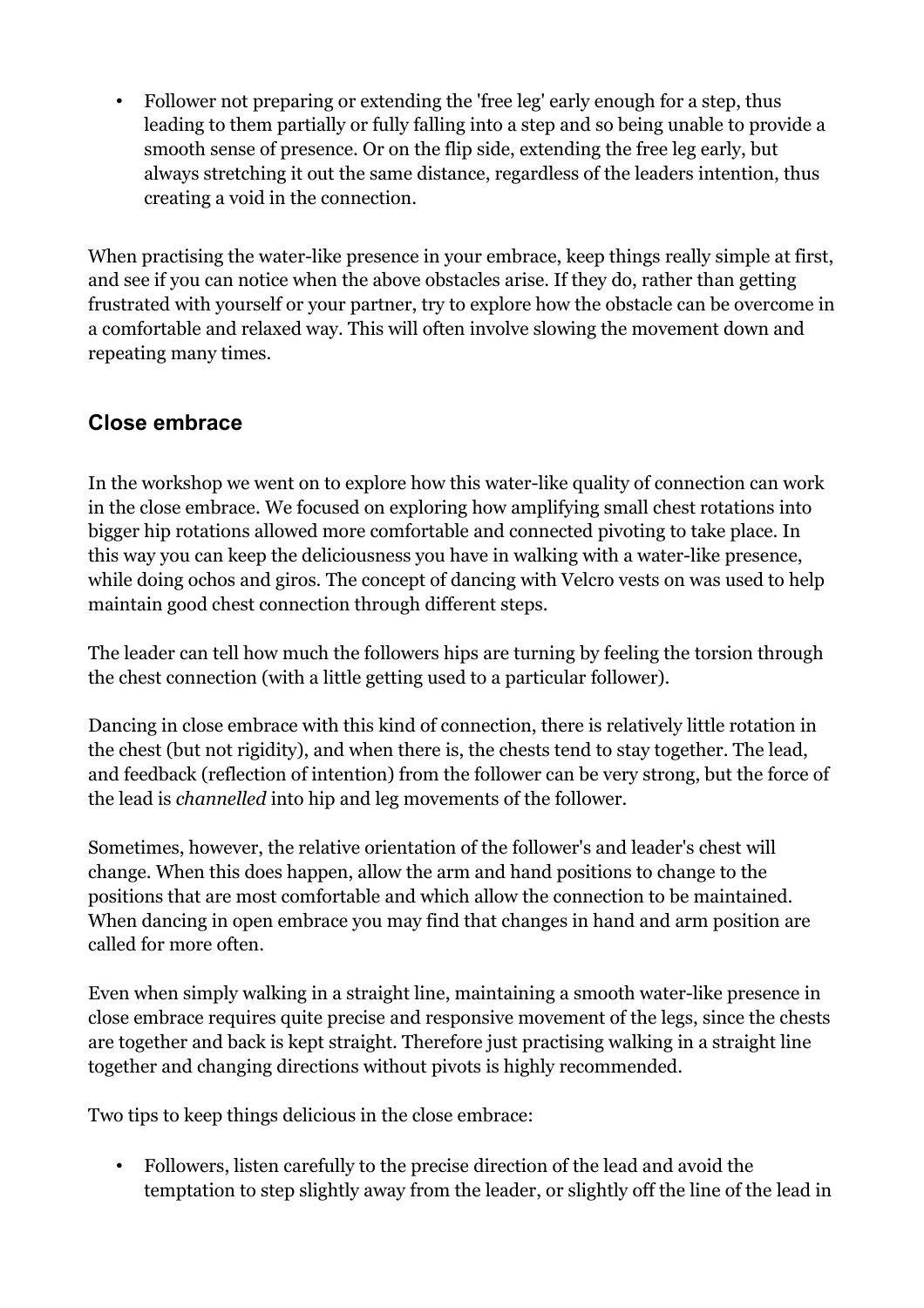order to avoid leg or feet clashes. So when doing forward ochos, for instance, try to step in a circular fashion, *around* the leader to stay close to them.

• Leaders, move first with the chest, then with the feet. This gives the follower plenty of information and time to respond to your lead, helping them to relax and give you a smooth, solid and sensitive connection. To test this skill, see if you can get the follower to actually start taking a step, *before* you move your feet.

## **Individual differences, musical variety and responsibility**

When you dance with different partners you'll find that everyone has a slightly (or sometimes very) different idea of what a positive, clear and confident connection is. Some leaders and followers will tend to be quite 'light' in their connection, others quite 'heavy'. While with certain types of movement different intensities of presence are more effective, in general there's no right or wrong, and it's about what works best for your partner and you in a particular moment, in a particular dance, to a particular piece of music. As a follower how much presence, or resistance you give your partner can be a dynamic quality. Sometimes you may want to be lighter than water, other times heavier and more like treacle or even wet clay, and the leader can indicate which they'd like through the embrace. Water, however, is suggested as a good medium to spend much of a dance in.

For followers, while getting the concept of water-like presence into your body, I'd recommend aiming for a good 'medium-heavy' level of presence, and getting really confident in that first. Remember you can still be very responsive *even while providing a firm resistance/presence* to the leader. The trick is to:

- keep a good posture; stretch the spine up straight (all the way up to your head), let the hips sink down towards the floor.
- press, rather than lean or hang (i.e. you're in control of your own axis and using the ground to create resistance),
- respond quickly with the movement of your free leg, and work on making your weight transfer fluid, even though you're providing a firm presence (the firmness will actually help you and the leader).

Having said a fair bit about what a delicious embrace is and how you can have more of them in your tango through developing a water-like quality of presence in your dance, I'd like to say a few words about responsibility. While the analogy of 'the follower as water', focuses more on the follower, it would be a mistake to forget the leader's equal responsibility in creating conducive conditions for the follower to provide that kind of connection (just as it would be a mistake to think there's nothing much to following and if a movement is lead right then it will just happen), through their quality of contact with the follower. A tango dance is a partnership with shared responsibility for developing and maintaining the connection.